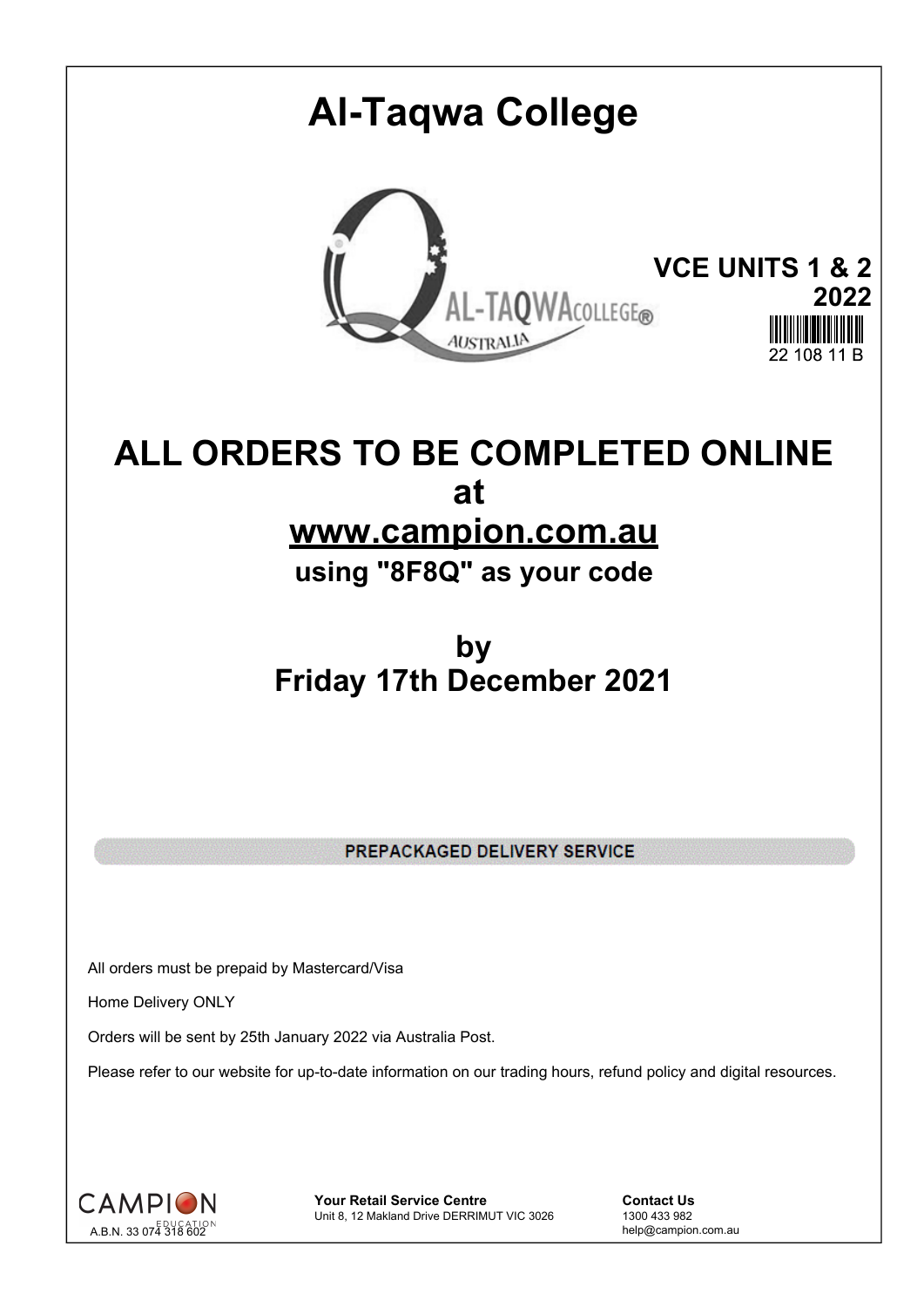| <b>Description</b>                                                                                                                                                                              | Price                      |                   | Location              | <b>Description</b>                                                                                                                                                                               | Price              |                                                     | Location         |
|-------------------------------------------------------------------------------------------------------------------------------------------------------------------------------------------------|----------------------------|-------------------|-----------------------|--------------------------------------------------------------------------------------------------------------------------------------------------------------------------------------------------|--------------------|-----------------------------------------------------|------------------|
|                                                                                                                                                                                                 | <b>VCE UNITS 1 &amp; 2</b> |                   |                       | <b>ECONOMICS</b>                                                                                                                                                                                 |                    |                                                     |                  |
| Please note that there are digital products (eCode or cCode) on this Resource List.                                                                                                             |                            |                   |                       | Please Choose ONE of the items below:                                                                                                                                                            |                    | <b>Choose One</b>                                   |                  |
| These items can only be ordered online, and cannot be refunded for change of mind.<br>These products are single user licences and are only valid for 1 year (unless otherwise<br>stated).       |                            |                   |                       | DIGITAL ONLY<br>1 x Digital Jacaranda VCE Economics 1&2 inc                                                                                                                                      |                    | \$50.00 13 ORDER ONLINE E20238                      |                  |
|                                                                                                                                                                                                 |                            |                   |                       | Can only order online at www.campion.com.au<br>-OR- PRINT & DIGITAL - (OPTIONAL)                                                                                                                 |                    |                                                     |                  |
| <b>GAT</b><br>All students are required to sit the General Ability Test (GAT) if they are undertaking a year                                                                                    |                            |                   |                       | 1 x Jacaranda VCE Economics 1&2 Print/LearnON \$80.00 14                                                                                                                                         |                    |                                                     | P04154           |
| 12 subject.                                                                                                                                                                                     |                            |                   |                       |                                                                                                                                                                                                  |                    |                                                     | P55152           |
| 1 x Checkpoints VCE General Achievement Test GAT \$29.95 1                                                                                                                                      |                            |                   | P30310                | <b>ENGLISH</b>                                                                                                                                                                                   |                    |                                                     |                  |
| New Edition for 2022                                                                                                                                                                            |                            |                   |                       | 1 x Oxford Australian Pocket Dictionary (8E) (H/B)                                                                                                                                               | $$29.95$ 16 $\Box$ |                                                     | P15844           |
|                                                                                                                                                                                                 | <b>SUBJECTS</b>            |                   |                       | (Retain from previous year)<br>1 x Insight English Year 12 (Print&Digital) New 2E \$44.95 17                                                                                                     |                    |                                                     | P00612           |
| <b>ACCOUNTING</b>                                                                                                                                                                               |                            |                   |                       | (Retain for following year)                                                                                                                                                                      |                    |                                                     |                  |
| Please Choose ONE of the items below:                                                                                                                                                           |                            | <b>Choose One</b> |                       | 1 x Medea /Hecabe /Electra /Heracles (Trans Vellacott) \$14.99 19                                                                                                                                |                    |                                                     | P16291<br>P01895 |
| <b>TEXTBOOK &amp; WORKBOOK PACK</b><br>1 x Cambridge VCE Accounting 1&2 (Print/Digital/                                                                                                         | \$99.95                    | $2\Box$           | P15710                |                                                                                                                                                                                                  |                    |                                                     |                  |
| - OR - If using a second-hand textbook, order the Workbook below:                                                                                                                               |                            |                   |                       | 1 x Binder A4 4D Ring PVC 25mm Black \$6.05 20<br>1 x Loose Leaf Refills Reinforced A4 7mm Pkt 50  \$2.10 21                                                                                     |                    |                                                     | P55135<br>P56387 |
| 1 x Cambridge VCE Accounting 1&2 Workbook 3E \$28.95 3                                                                                                                                          |                            |                   | P15665                | The film INVICTUS by Clint Eastwood will be studied in this subject.                                                                                                                             |                    |                                                     |                  |
| <b>APPLIED COMPUTING</b>                                                                                                                                                                        |                            |                   |                       | <b>GLOBAL POLITICS</b>                                                                                                                                                                           |                    |                                                     |                  |
| Please choose ONE of the following items:                                                                                                                                                       |                            | <b>Choose One</b> |                       | 1 x VCE Australian/Global Politics Units 1 & 2 1E                                                                                                                                                | $$59.95$ 22 $\Box$ |                                                     | P01286           |
| DIGITAL ONLY<br>1 x Digital VCE Applied Computing 1&2 (2Yr Access \$53.95                                                                                                                       |                            |                   | 4 ORDER ONLINE E20199 | <b>HEALTH &amp; HUMAN DEVELOPMENT</b>                                                                                                                                                            |                    |                                                     |                  |
|                                                                                                                                                                                                 |                            |                   |                       |                                                                                                                                                                                                  |                    |                                                     |                  |
| -OR- PRINT & DIGITAL - (OPTIONAL)<br>1 x Nelson VCE Applied Computing 1&2 (Print &                                                                                                              | \$88.95                    | $5\Box$           | P11760                | Please Choose ONE of the items below:<br><b>DIGITAL ONLY</b>                                                                                                                                     |                    | <b>Choose One</b><br>\$50.00 23 ORDER ONLINE E30247 |                  |
| 1 x USB Pocket Flash Drive 32GB - NO RETURNS  \$13.95                                                                                                                                           |                            | $6$ $\Box$        | P52086                | 1 x Digital VCE Key Concept HHD 1&2 LearnOn/                                                                                                                                                     |                    |                                                     |                  |
| 1 x Display Book A4 20 Pocket Black Refillable \$2.00 7                                                                                                                                         |                            |                   | P55442                | Digital product available via access code<br>New Edition for 2022                                                                                                                                |                    |                                                     |                  |
|                                                                                                                                                                                                 |                            |                   | P55152                | -OR- PRINT & DIGITAL - (OPTIONAL)<br>1 x Jacaranda VCE Key Concepts HHD 1&2 Print/ \$80.00 24                                                                                                    |                    |                                                     | P30247           |
| <b>BIOLOGY</b>                                                                                                                                                                                  |                            |                   |                       | New Edition for 2022                                                                                                                                                                             |                    |                                                     |                  |
| Students will need to order Edrolo Biology Units 1 & 2 Book directly from publisher. Refer to<br>seperate information sheet for instructions - Available on the College Schoolbox page.         |                            |                   |                       |                                                                                                                                                                                                  |                    |                                                     | P55152           |
| Al-Tagwa College Studyclix Science License \$22.00 9                                                                                                                                            |                            |                   | F24480                |                                                                                                                                                                                                  |                    |                                                     |                  |
| (Only order once; a single subscription will give access to other subjects)                                                                                                                     |                            |                   | P55152                | <b>HISTORY - MODERN HISTORY</b>                                                                                                                                                                  |                    |                                                     |                  |
| <b>BUSINESS MANAGEMENT</b>                                                                                                                                                                      |                            |                   |                       | 1 x Modern History 1 (Print and Digital) [HTAV] \$54.95 26<br>New Edition for 2022                                                                                                               |                    |                                                     | P30116           |
| Edrolo Business Management Book Units 1 & 2 - order either Print & Digital OR Digital only<br>version directly from publisher. Refer to seperate information sheet for instructions - Available |                            |                   |                       | 1 x Modern History 2 (Print and Digital) [HTAV] \$54.95 27<br>New Edition for 2022                                                                                                               |                    |                                                     | P30117           |
| on the College Schoolbox page.                                                                                                                                                                  |                            |                   |                       | <b>LEGAL STUDIES</b>                                                                                                                                                                             |                    |                                                     |                  |
| <b>CHEMISTRY</b>                                                                                                                                                                                |                            |                   |                       | Edrolo Legal Studies Book Units 1 & 2 - order either Print & Digital OR Digital only version<br>directly from publisher. Refer to seperate information sheet for instructions - Available on the |                    |                                                     |                  |
| Students will need to order Edrolo Chemistry Units 1 & 2 Book directly from publisher.<br>Information sheet for instructions is available on the College Schoolbox page.                        |                            |                   |                       | College Schoolbox page.                                                                                                                                                                          |                    |                                                     |                  |
| Al-Taqwa College Studyclix Science License \$22.00 11<br>(Only order once; a single subscription will give access to other subjects)                                                            |                            |                   | F24481                | <b>LITERATURE</b>                                                                                                                                                                                |                    |                                                     |                  |
|                                                                                                                                                                                                 |                            |                   | P55152                | Students will be required to purchase three novels to be studied. Your teacher will notify you                                                                                                   |                    |                                                     |                  |

*Students will be required to purchase three novels to be studied. Your teacher will notify you of the books at a later date.*

## **LOTE- ARABIC**

*VSL VCE Arabic Units 1 & 2 for Year 11 Textbook \$80(Purchase at https:// www.vsl.vic.edu.au/Store/store.aspx)*

1 x Binder Book A4 96 Page 8mm ................................. \$1.45 12 P55152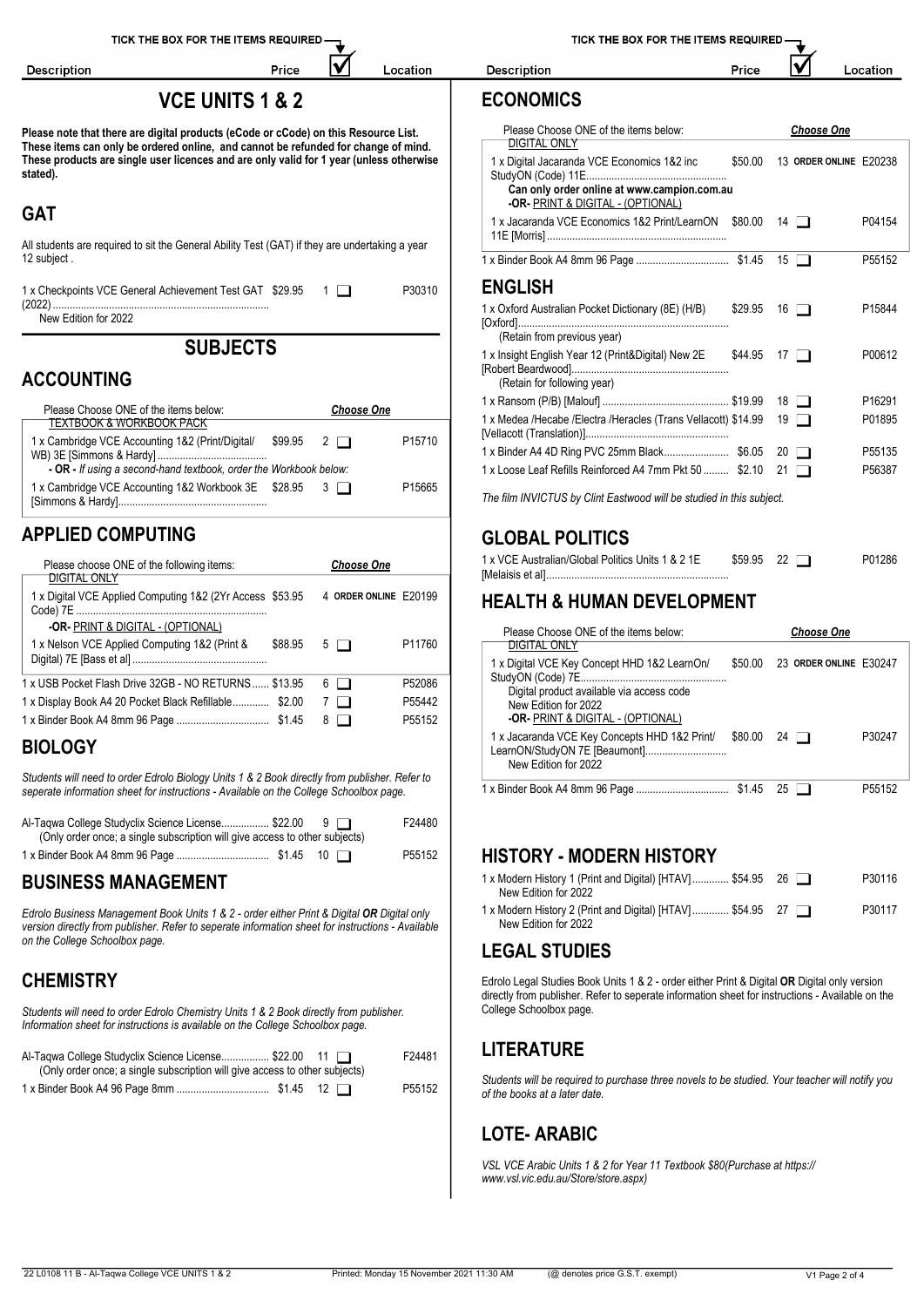| <b>Description</b>                                                                                                                                                                | Price      |                   | Location                       | <b>Description</b>                                                                                                                                                                       | Price       |                   | Location         |
|-----------------------------------------------------------------------------------------------------------------------------------------------------------------------------------|------------|-------------------|--------------------------------|------------------------------------------------------------------------------------------------------------------------------------------------------------------------------------------|-------------|-------------------|------------------|
|                                                                                                                                                                                   |            |                   |                                |                                                                                                                                                                                          |             |                   |                  |
| <b>MATHEMATICS</b>                                                                                                                                                                |            |                   |                                | <b>PSYCHOLOGY</b>                                                                                                                                                                        |             |                   |                  |
| <b>ALL MATHS STUDENTS</b>                                                                                                                                                         |            |                   |                                | Students will need to order Edrolo Psychology Units 1 & 2 Book directly from publisher. Refer                                                                                            |             |                   |                  |
| All Students studying VCE are required to purchase a Graphing Calculator                                                                                                          |            |                   |                                | to seperate information sheet for instructions - Available on the College Schoolbox page.                                                                                                |             |                   |                  |
| 1 x Calculator Texas TI-Nspire CX II CAS Touchpad \$259.95 28                                                                                                                     |            |                   | P50982                         | Al-Taqwa College Studyclix Science License \$22.00 46<br>(Only order once; a single subscription will give access to other subjects)                                                     |             |                   | F24483           |
|                                                                                                                                                                                   |            |                   |                                |                                                                                                                                                                                          |             |                   | P55152           |
| (Retain from Previous Year)                                                                                                                                                       |            |                   |                                | <b>SOCIOLOGY</b>                                                                                                                                                                         |             |                   |                  |
| <b>GENERAL MATHS</b>                                                                                                                                                              |            |                   |                                | 1 x VCE Sociology Units 1 & 2 1E [Babelja et al] \$65.00 48                                                                                                                              |             |                   | P01291           |
| Students will need to order Edrolo General Maths Book directly from publisher. Refer to<br>seperate information sheet for instructions - Available on the College Schoolbox page. |            |                   |                                | <b>STUDIO ARTS</b>                                                                                                                                                                       |             |                   |                  |
|                                                                                                                                                                                   |            |                   | P55152                         | A separate list will be communicated to parents regarding Art requirements.                                                                                                              |             |                   |                  |
|                                                                                                                                                                                   |            |                   | P55662                         |                                                                                                                                                                                          |             |                   |                  |
| <b>MATHS METHODS (CAS)</b>                                                                                                                                                        |            |                   |                                | <b>TEXTS &amp; TRADITIONS</b>                                                                                                                                                            |             |                   |                  |
|                                                                                                                                                                                   |            | <b>Choose One</b> |                                |                                                                                                                                                                                          |             |                   |                  |
| 1 x Cambridge VCE Senior Math Methods 1&2 (Print \$89.95 31                                                                                                                       |            |                   | P04042                         | Text & Traditions text will be made available via the College Schoolbox Class Page, free of<br>charge. The School will not print hard copies for students. Teachers will inform students |             |                   |                  |
| - OR - If you are using a second-hand book you MUST order the Reactivation code<br>below:                                                                                         |            |                   |                                | about this in greater detail.                                                                                                                                                            |             |                   |                  |
| 1 x Digital Camb VCE Snr Math Methods 1&2                                                                                                                                         |            |                   | \$19.95 32 ORDER ONLINE E01678 | <b>VISUAL COMMUNICATION</b>                                                                                                                                                              |             |                   |                  |
| (Choose carefully as this digital resource cannot be returned, refunded or exchanged if<br>you change your mind)                                                                  |            |                   |                                | A separate list will be communicated to parents regarding Art requirements.                                                                                                              |             |                   |                  |
| 1 x Checkpoints VCE Math Methods 1&2 (3E) [Tynan et\$29.95 33                                                                                                                     |            |                   | P05109                         | <b>GENERAL STATIONERY</b>                                                                                                                                                                |             |                   |                  |
|                                                                                                                                                                                   |            |                   | P55152                         |                                                                                                                                                                                          |             |                   | P55135           |
|                                                                                                                                                                                   |            |                   | P55662                         |                                                                                                                                                                                          |             |                   | P55518           |
| <b>SPECIALIST MATHS</b>                                                                                                                                                           |            |                   |                                |                                                                                                                                                                                          |             |                   | P55652           |
|                                                                                                                                                                                   |            |                   |                                |                                                                                                                                                                                          |             | $52$ $\Box$       | P55709<br>P56092 |
|                                                                                                                                                                                   |            | <b>Choose One</b> |                                | 1 x Pen Ballpoint Cap Type Med Pack of 5 (3Blue/ \$1.55 53                                                                                                                               |             |                   |                  |
| 1 x Cambridge VCE Senior Spec Maths 1&2 (Print & \$89.95 36                                                                                                                       |            |                   | P04050                         |                                                                                                                                                                                          |             |                   | P56130           |
| - OR -If you are using a second-hand book you MUST order the Reactivation code                                                                                                    |            |                   |                                |                                                                                                                                                                                          |             |                   | P56172           |
| below:<br>1 x Digital Camb VCE Snr Specialist Maths 1&2                                                                                                                           |            |                   | \$19.95 37 ORDER ONLINE E01687 | 1 x Pencil Case Tartan Jumbo 340mm x 170mm \$3.15 56                                                                                                                                     |             |                   | P56215           |
|                                                                                                                                                                                   |            |                   |                                |                                                                                                                                                                                          |             |                   | P56328           |
| (Choose carefully as this digital resource cannot be returned, refunded or exchanged if<br>you change your mind)                                                                  |            |                   |                                | 1 x Loose Leaf Refills Reinforced A4 2mm Graph Pkt \$4.50 58                                                                                                                             |             |                   | P56385           |
| 1 x Checkpoints VCE Specialist Mathematics 1&2 (3E) \$29.95 38                                                                                                                    |            |                   | P05135                         | 1 x Loose Leaf Refills Reinforced A4 7mm Pkt 200  \$7.05                                                                                                                                 |             | $59$ $\Box$       | P56389           |
|                                                                                                                                                                                   |            |                   |                                |                                                                                                                                                                                          |             | $60$ $\Box$       | P56414           |
|                                                                                                                                                                                   |            |                   | P55152                         | 1 x Scissors Junior 130/135mm Round End R/Handed. \$2.10 61                                                                                                                              |             |                   | P50200           |
|                                                                                                                                                                                   |            |                   | P55662                         | <b>OPTIONAL ITEMS</b>                                                                                                                                                                    |             |                   |                  |
|                                                                                                                                                                                   |            |                   |                                | 1 x Hand Sanitiser Gel 70% Ethanol 100ml  \$6.95                                                                                                                                         |             | $62$ $\Box$       | P52068           |
|                                                                                                                                                                                   |            |                   |                                | 1 x Sunscreen SPF 30+ UV Protection 35ml Cancer                                                                                                                                          |             | $$6.95$ 63 $\Box$ | P52191           |
|                                                                                                                                                                                   |            |                   |                                | 1 x Book Covering Roll 45cm x 5m (80 Micron)  \$9.75 64                                                                                                                                  |             |                   | P55177           |
| <b>PHYSICAL EDUCATION</b>                                                                                                                                                         |            |                   |                                |                                                                                                                                                                                          |             |                   |                  |
| Please Choose ONE of the items below:                                                                                                                                             |            | <b>Choose One</b> |                                |                                                                                                                                                                                          | <b>VCAL</b> |                   |                  |
| <b>DIGITAL ONLY</b>                                                                                                                                                               |            |                   | 41 ORDER ONLINE E01563         | <b>VCAL ENGLISH</b>                                                                                                                                                                      |             |                   |                  |
| 1 x Digital VCE Live it Up 1 1&2 eBookPLUS/<br>Can only order online at www.campion.com.au                                                                                        | \$50.00    |                   |                                | Students will be supplied a short story novel in class.                                                                                                                                  |             |                   |                  |
| -OR- PRINT & DIGITAL - (OPTIONAL)                                                                                                                                                 |            |                   |                                |                                                                                                                                                                                          |             |                   |                  |
| 1 x Jacaranda VCE Live It Up 1 1&2 Print/<br>eBookPLUS/StudyON 4E [O'Keeffe]                                                                                                      | \$80.00 42 |                   | P11303                         | <b>VCAL STATIONERY</b>                                                                                                                                                                   |             |                   |                  |
|                                                                                                                                                                                   |            |                   | P55152                         | 1 x Calculator Casio Scientific FX-82AU Plus II 2E \$38.95                                                                                                                               |             | $65$ $\Box$       | P52000<br>P55135 |
|                                                                                                                                                                                   |            |                   |                                |                                                                                                                                                                                          |             | 66 □<br>67 $\Box$ | P55152           |
| <b>PHYSICS</b>                                                                                                                                                                    |            |                   |                                | 1 x Display Book A4 20 Pocket Black Refillable \$2.00 68                                                                                                                                 |             |                   | P55442           |

*Students will need to order Edrolo Physics Units 1 & 2 Book directly from publisher. Refer to seperate information sheet for instructions - Available on the College Schoolbox page.*

| Al-Tagwa College Studyclix Science License \$22.00<br>44 $\Box$<br>(Only order once; a single subscription will give access to other subjects) | F24482 | 1 x Pen Ballpoint Cap Type Med Pack of 5 (3Blue/ | $$1.55$ 71 [ | P56092 |
|------------------------------------------------------------------------------------------------------------------------------------------------|--------|--------------------------------------------------|--------------|--------|
|                                                                                                                                                | P55152 |                                                  | \$4.60       | P56328 |
|                                                                                                                                                |        | 1 x Ruler 300mm Plastic Clear                    | \$0.75       | P56414 |

22 L0108 11 B - Al-Taqwa College VCE UNITS 1 & 2 Printed: Monday 15 November 2021 11:30 AM (@ denotes price G.S.T. exempt) V1 Page 3 of 4

1 x Loose Leaf Refills Reinforced A4 7mm Pkt 50 ......... \$2.10 69 | P56387 2 x Pencil (HB) Tradition................................................. \$1.60 70 P56172

4 x Pocket Plastic 11 Hole A4 Pkt 10 ............................. \$4.60 72 P56328 1 x Ruler 300mm Plastic Clear....................................... \$0.75 73 P56414 1 x USB Pocket Flash Drive 32GB - NO RETURNS...... \$13.95 74 PS2086

1 x Pen Ballpoint Cap Type Med Pack of 5 (3Blue/ \$1.55 71